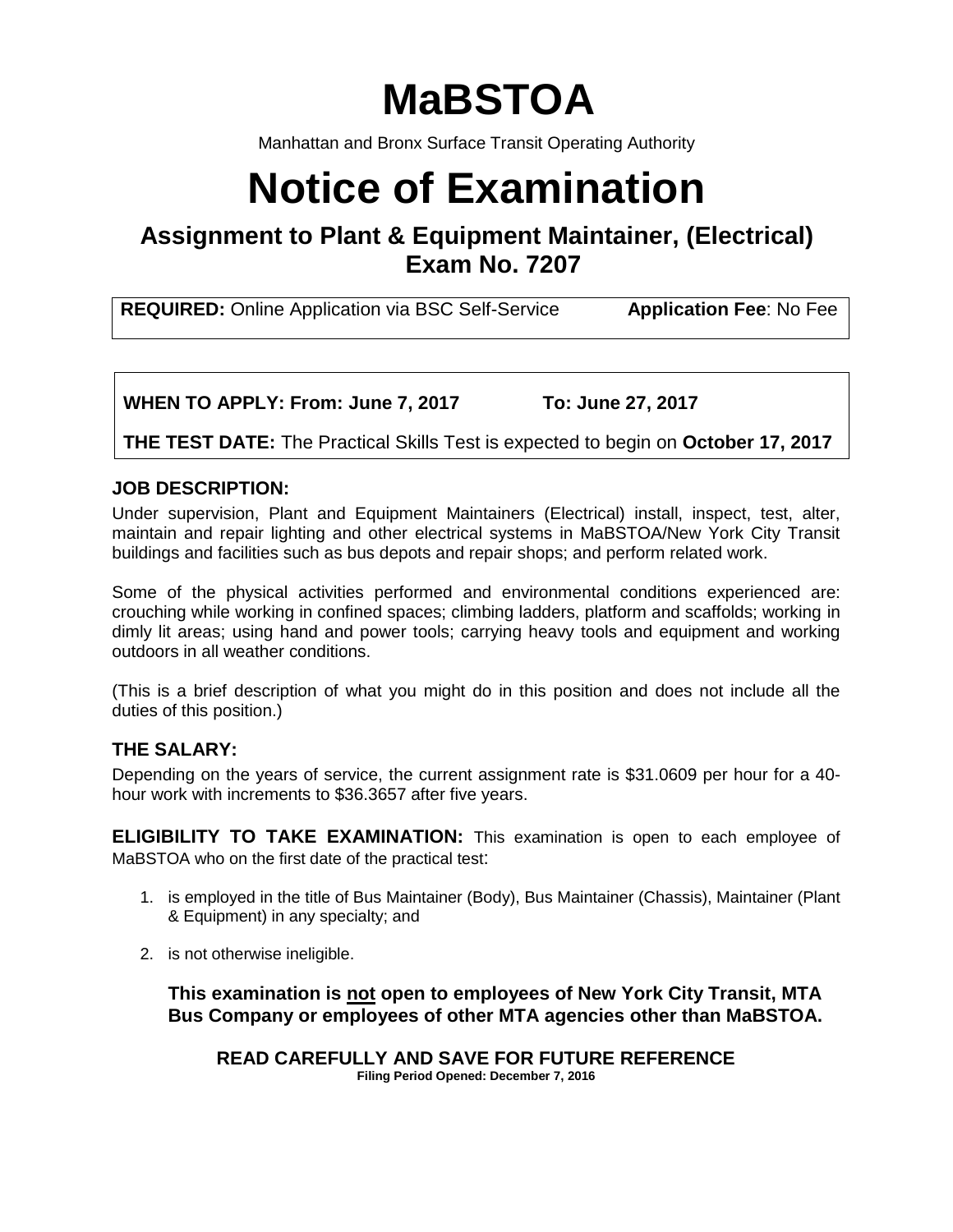# **ELIGIBILITY (Continued)**

**PROOF OF IDENTIFICATION:** At the time of the practical exam, you must present your employee ID.

# **REQUIREMENTS TO BE ASSIGNED:**

**Driver License Requirement**: At the time of assignment to Plant & Equipment Maintainer (Electrical), you must possess a Class B Commercial Driver License valid in the State of New York with a passenger endorsement and no restrictions. This license must be maintained for the duration of your employment in this title.

**Drug Screening Requirement:** You must pass a drug screening in order to be assigned.

# **HOW TO OBTAIN AND SUBMIT APPLICATIONS:**

**Electronic Applications:** Apply using the "BSC" Self-Service portal at [http://www.mymta.info](http://www.mymta.info/) by Tuesday, June 27, 2017, the last day of the application period.

# **ADMISSION LETTER:**

An *Admission Letter* will be mailed to you about 10 days before the start date of the practical skills test. If you do not receive an *Admission Letter* at least 4 days before the test date, you may obtain a duplicate letter at the MTA Exam Information Center located in the lobby of 180 Livingston Street, Brooklyn, NY 11201, Mondays through Fridays, 9 AM to 3 PM. A paper copy of the *Admission Letter* is your ticket for admission to the test.

Employees **must** keep their official mailing address **up to date**. Only the address on file with the MTA Business Service Center will be used to mail correspondence, including the Admission Letter.

# **THE TEST:**

The practical test may test the candidate's knowledge of installation, testing, maintenance, and repair of lighting and other electrical systems; and knowledge of safe work practices.

#### **PROOF OF IDENTIFICATION:**

You must present your employee ID to take the practical test.

#### **THE TEST RESULTS**:

A score of 70 is required to pass. Seniority scores will be factored only for those candidates who pass the practical test. Seniority will determine 100% of the final score. Ties resulting from identical scores will be broken in an equitable manner to be determined by the NYC Transit Personnel Testing, Selection & Classification Unit.

#### **READ CAREFULLY AND SAVE FOR FUTURE REFERENCE Filing Period Opened: December 7, 2016**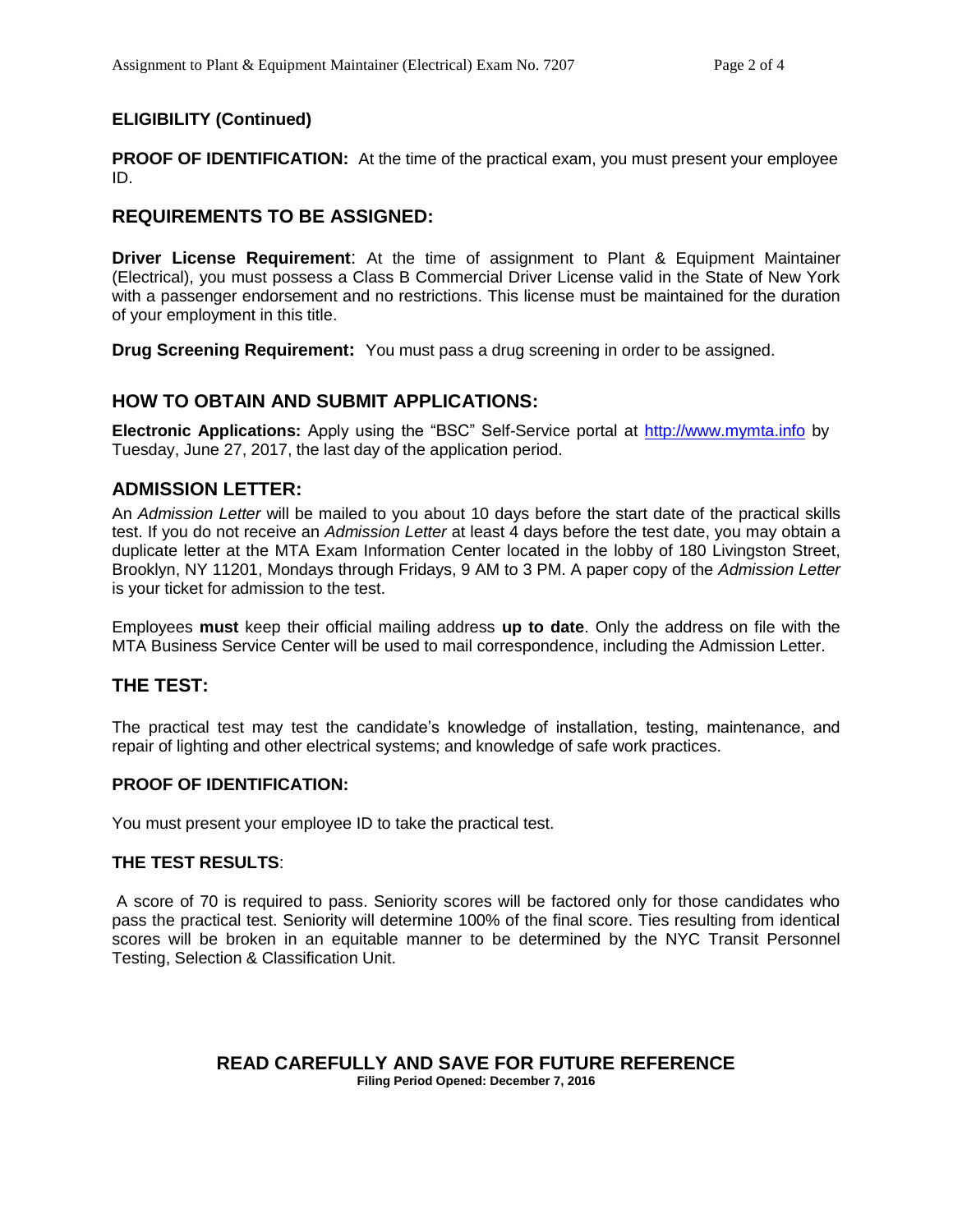# **TEST ADMINISTRATION GUIDELINES:**

**Warning:** You are not permitted to enter the test site with cellular phones, beepers, pagers, cameras, portable media players, or other electronic devices. Calculators are permitted: however, they must be hand-held, battery or solar powered, numeric only. Calculators with functions **other than** addition, subtraction, multiplication and division **are prohibited**. Electronic devices with an alphabetic keyboard or with word processing or data recording capabilities such as planners, organizers, etc. are prohibited. If you use any of these devices in the building at any time before, during or after the test, you may not receive your test results, your test score may be nullified, and your application fee will not be refunded.

**Leaving:** You must leave the test site once you finish the test. If you leave the test site after being fingerprinted but before finishing the test, you will not be permitted to re-enter. If you disregard this instruction and re-enter the test site, you may not receive your test results, your test score may be nullified, and your application fee will not be refunded.

# **SPECIAL ARRANGEMENTS:**

**Late Filing:** Consult with your department's Human Resources Representative to determine the procedure for filing a late application if you meet one of the following conditions:

- 1. You are absent from work for least one half of the application period and are unable to apply for reasons such as vacation, sick leave or military duty; or
- 2. You become eligible after the above application period but on or before the first date of the practical test.

# **Make-up Test:**

You may apply for a make-up test if you cannot take the test on the regular test date for any of the following reasons:

- 1. Compulsory attendance before a public body;
- 2. On-the-job injury or illness;
- 3. Absence for one week following the death of spouse, domestic partner, parent, sibling, child or child of a domestic partner;
- 4. Absence due to ordered military duty;
- 5. A clear error for which MTA NYC Transit is responsible; or
- 6. A temporary disability, pregnancy-related, or child-birth-related condition preventing you from taking the test.

To request a make-up test, mail your request and your documentation of special circumstance to the address found in the "Correspondence Section" below within 60 days of your scheduled test date or make the request within 60 days of restoration to your position after performing ordered military duty.

#### **READ CAREFULLY AND SAVE FOR FUTURE REFERENCE Filing Period Opened: December 7, 2016**